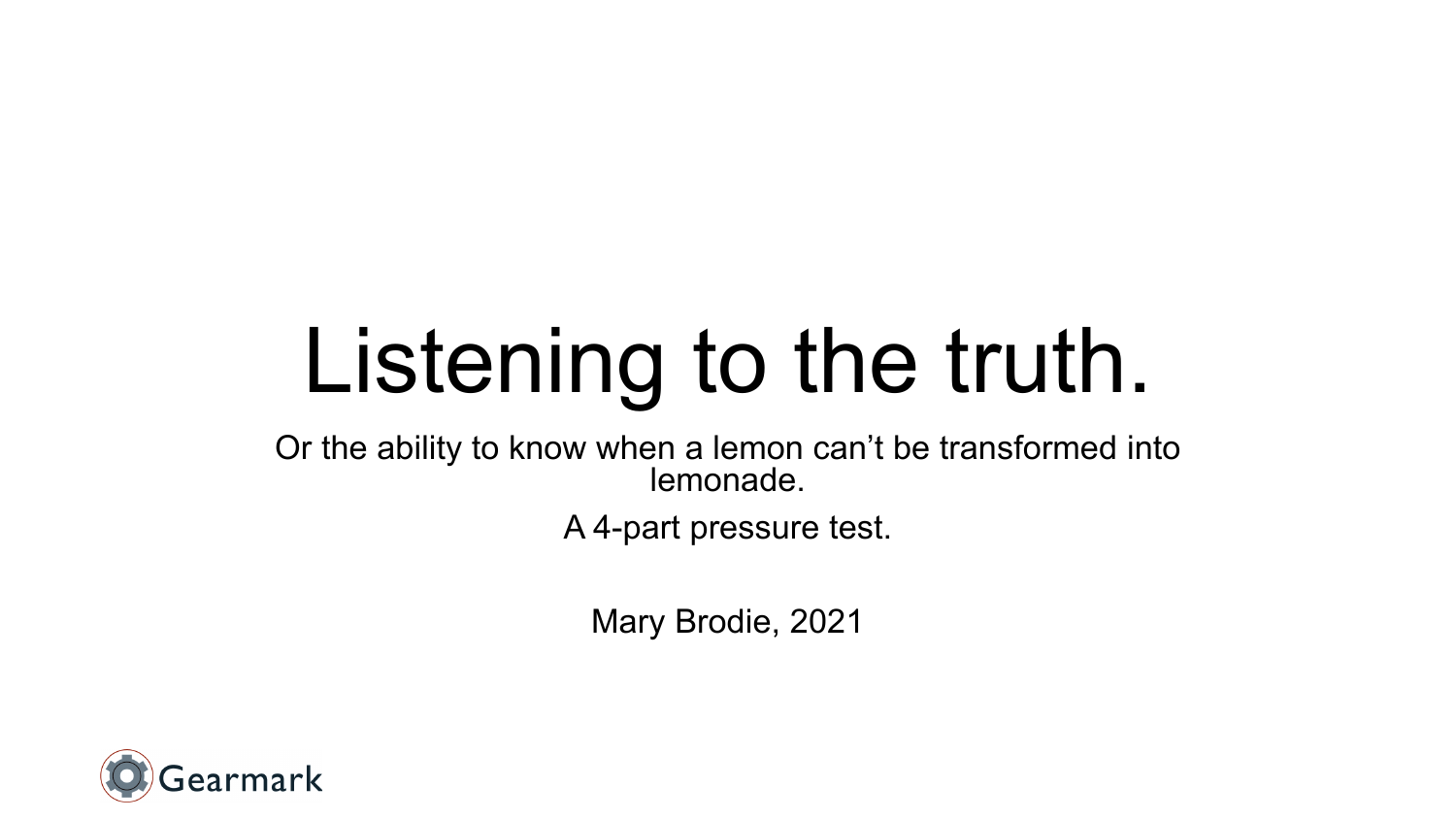It's hard to hear the truth. Especially for optimistic entrepreneurs.

Sometimes, they can make lemonade from lemons.

But they some days, they just have lemons. And those lemons will never be lemonade.

A good entrepreneur must hear the truth be able to see a lemons as being able to transform to lemonade or just be a lemon.

Being an entrepreneur goes against his or her nature – why it's hard.

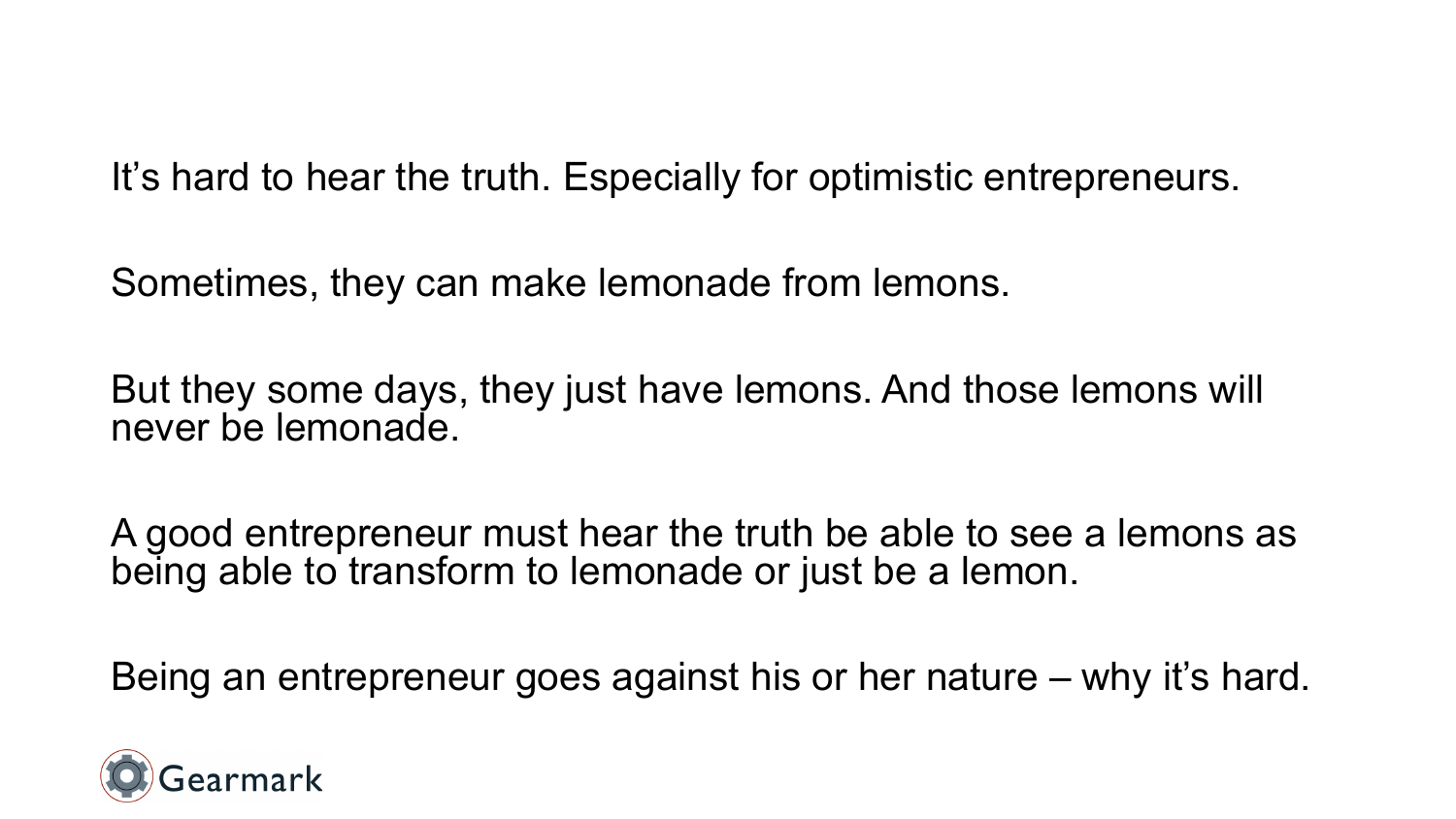### Entrepreneurs have a lot of conversations.

But what does it mean to listen?

There are many types of listening, but ways to listen best:

- Be curious
- Be present
- Have no expectations
- Be observant of actions, data, and words or conversations
- Have compassion

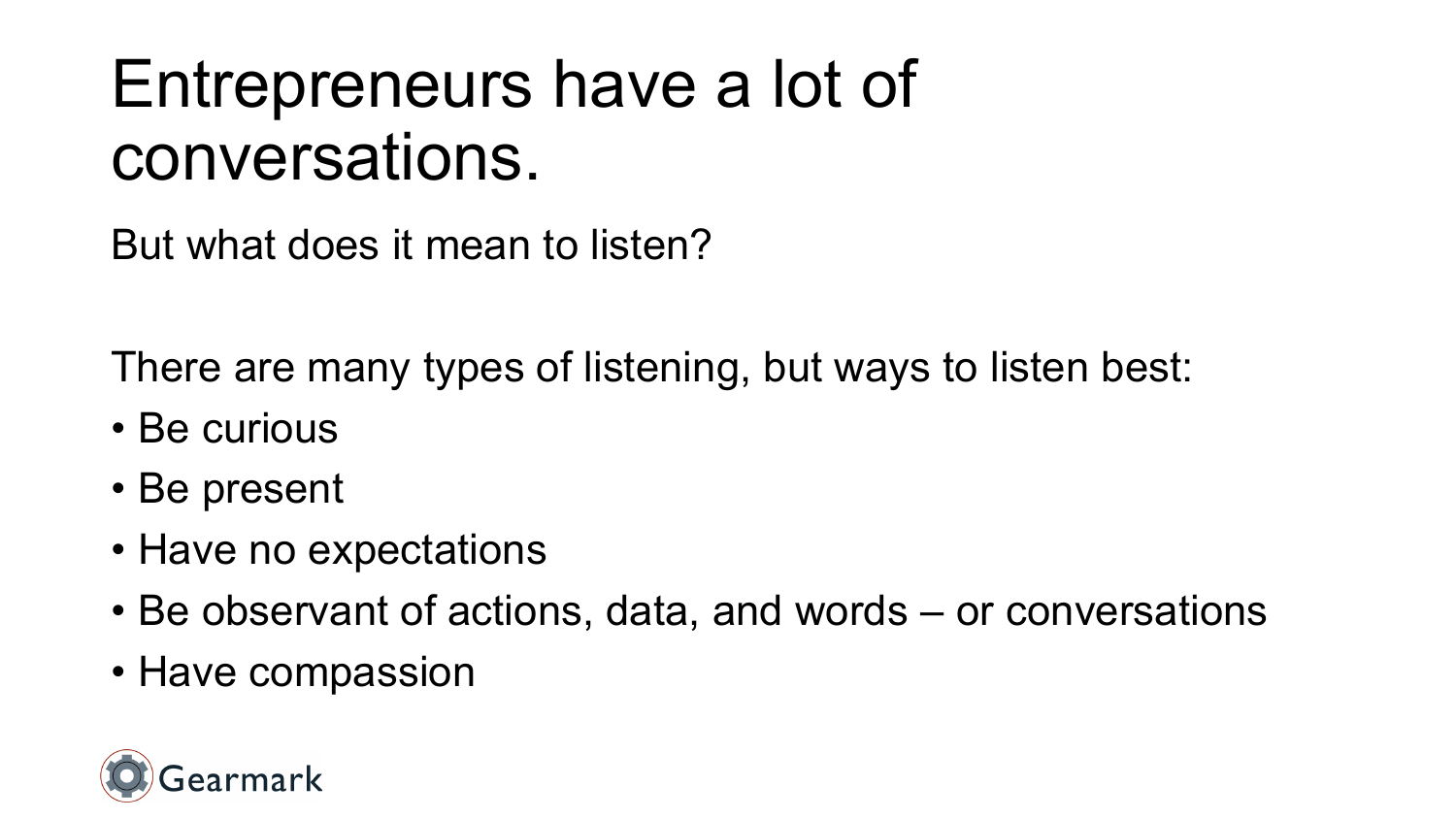### Business is socializing with purpose.



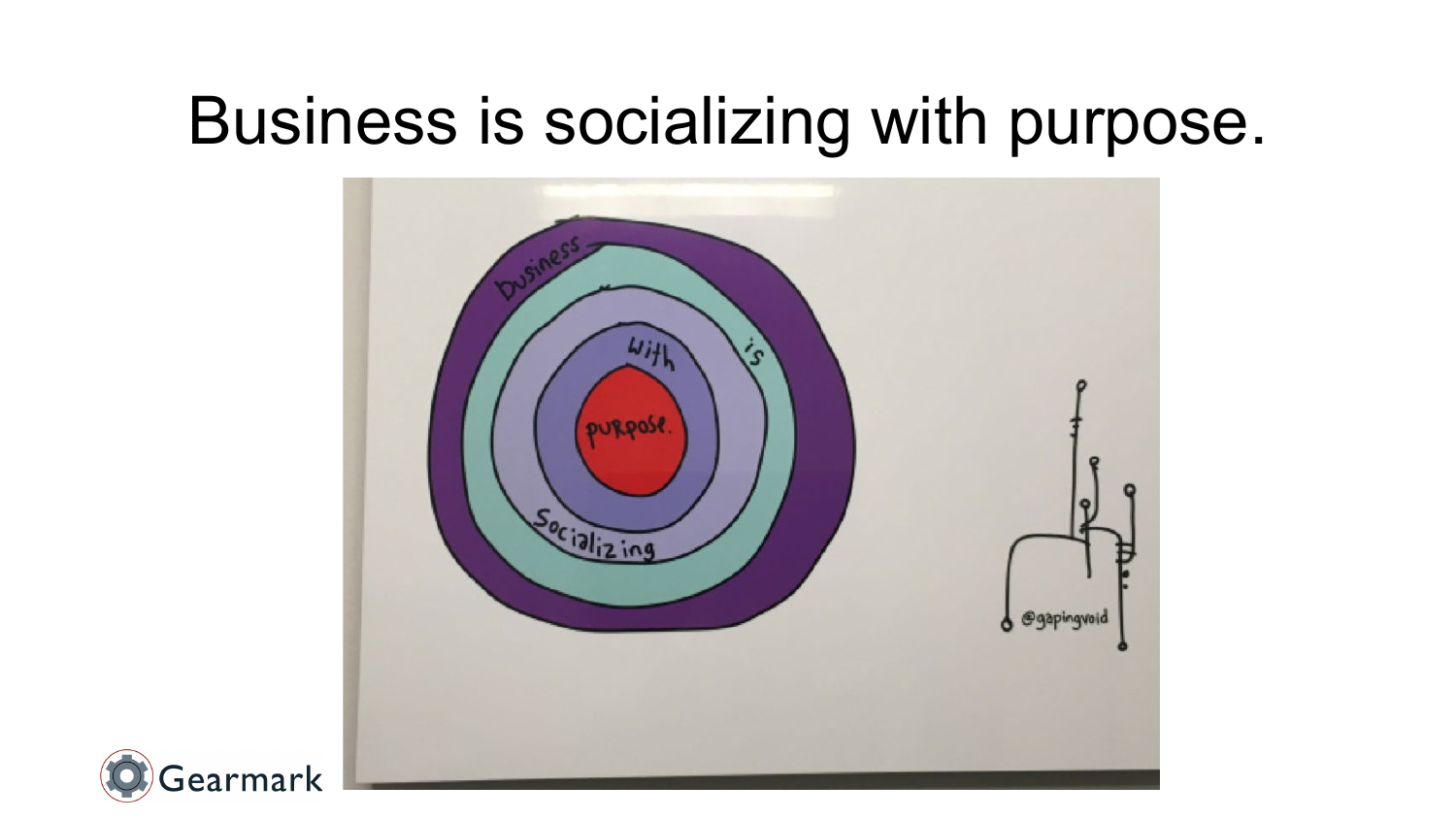# Successful businesses solve a problem that people have.

Entrepreneurs have conversations to understand and define the problem.

A relationship develops with customers by helping them solve that problem. And that inspires them to help others solve their problems.

Solutions can only be discovered when listening.

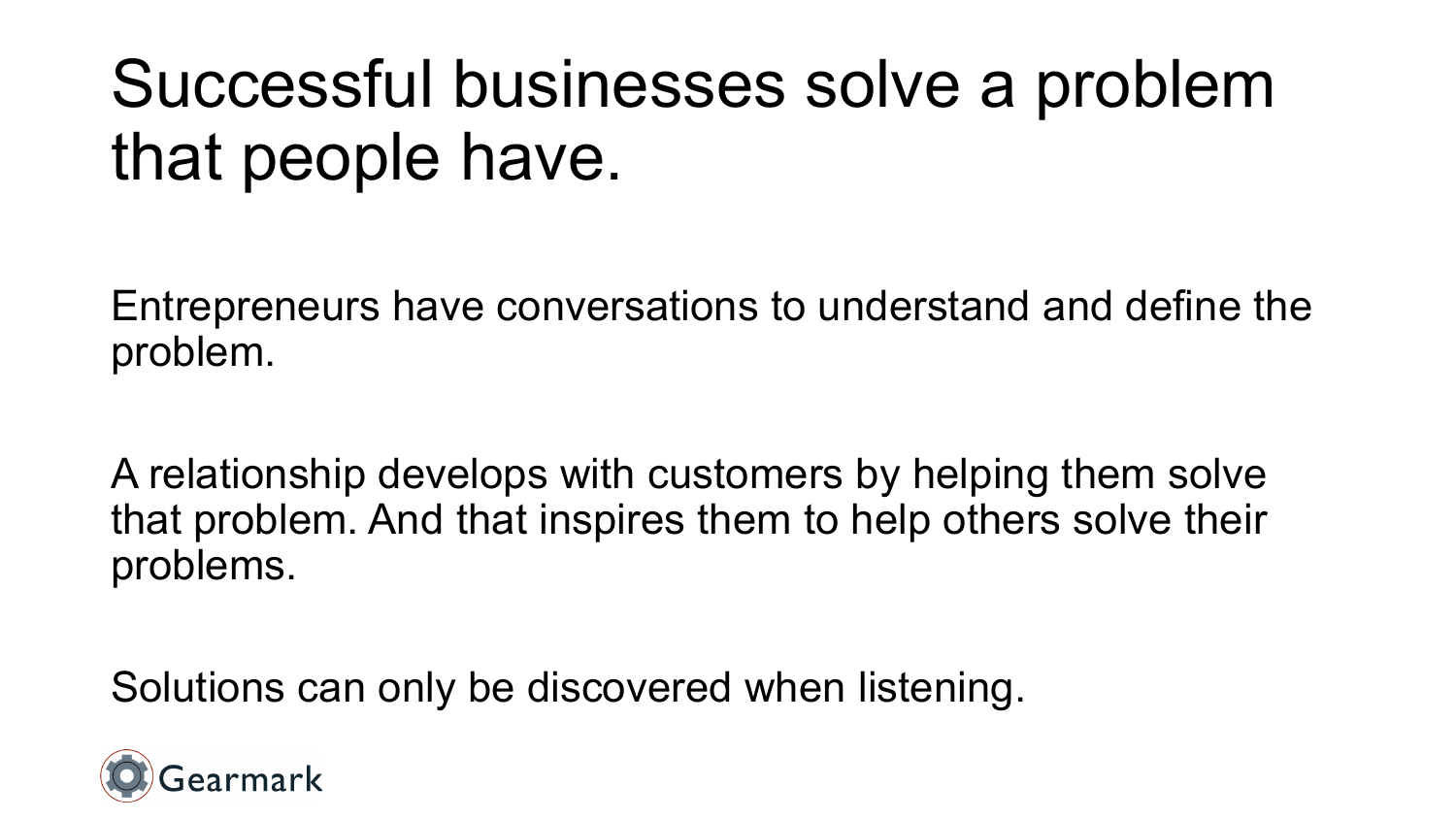# 4 parts to the listening pressure test

#### #1:

Does anyone have the problem you are creating a solution for?

#### #2:

Does your team buy into the vision?

#3:

#### Do you have the *right* people on your team?

#4:

Can you bring it all together to build a business?

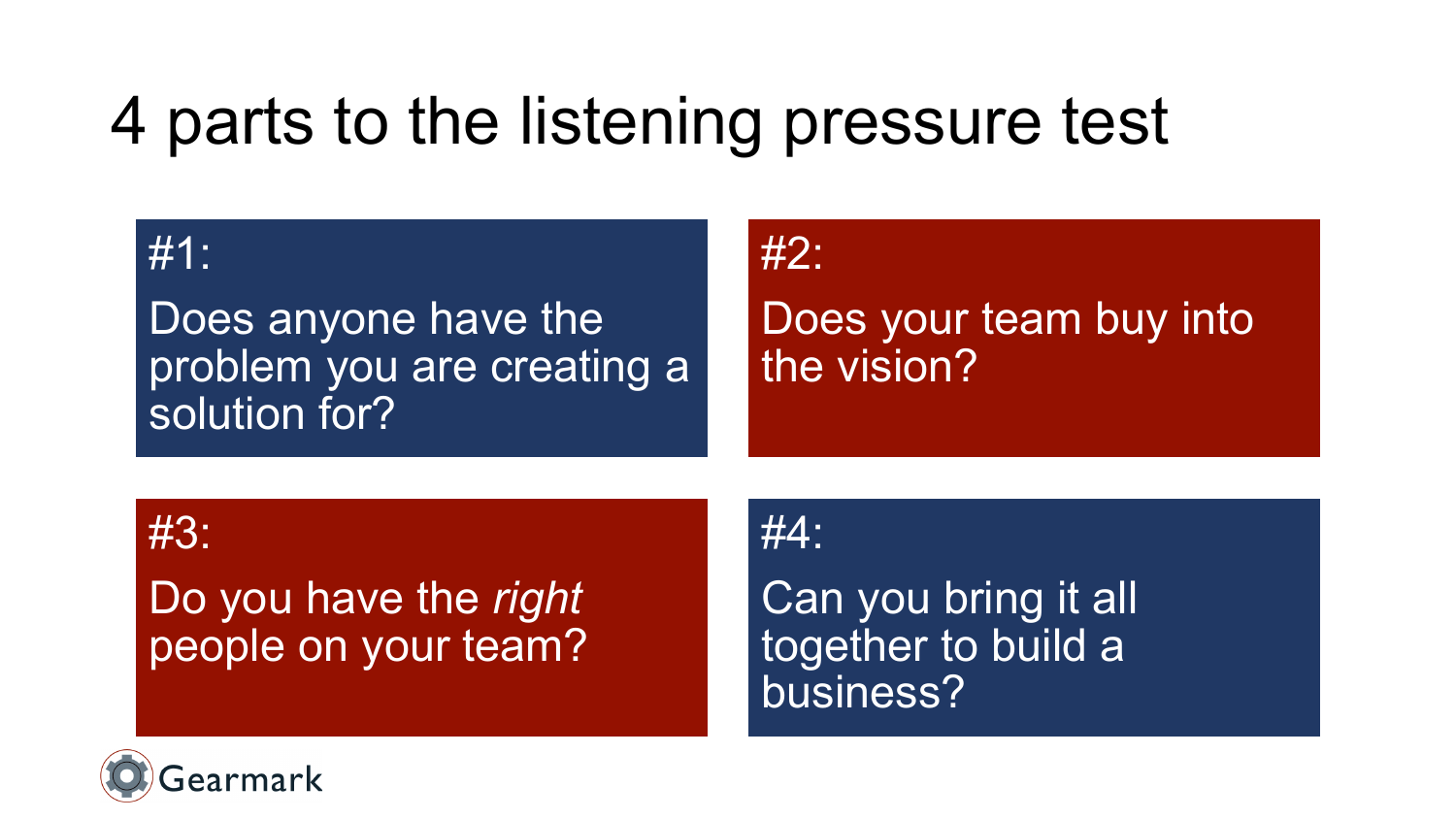### #1: Does anyone have the problem you are creating a solution for?

Jobs to be done.

"Jobs are never simply about function—they have powerful social and emotional dimensions."

Hear customer circumstances and emotional situations with compassion.

[Know Your Customers' "Jobs to Be Done"](https://hbr.org/search?term=david%20s.%20duncan) by [Clayton M. Christensen,Taddy](https://hbr.org/search?term=clayton%20m.%20christensen) Hall, [Karen Dillon,](https://hbr.org/search?term=karen%20dillon) and David S. Duncan at Harvard Business Review, 2016.

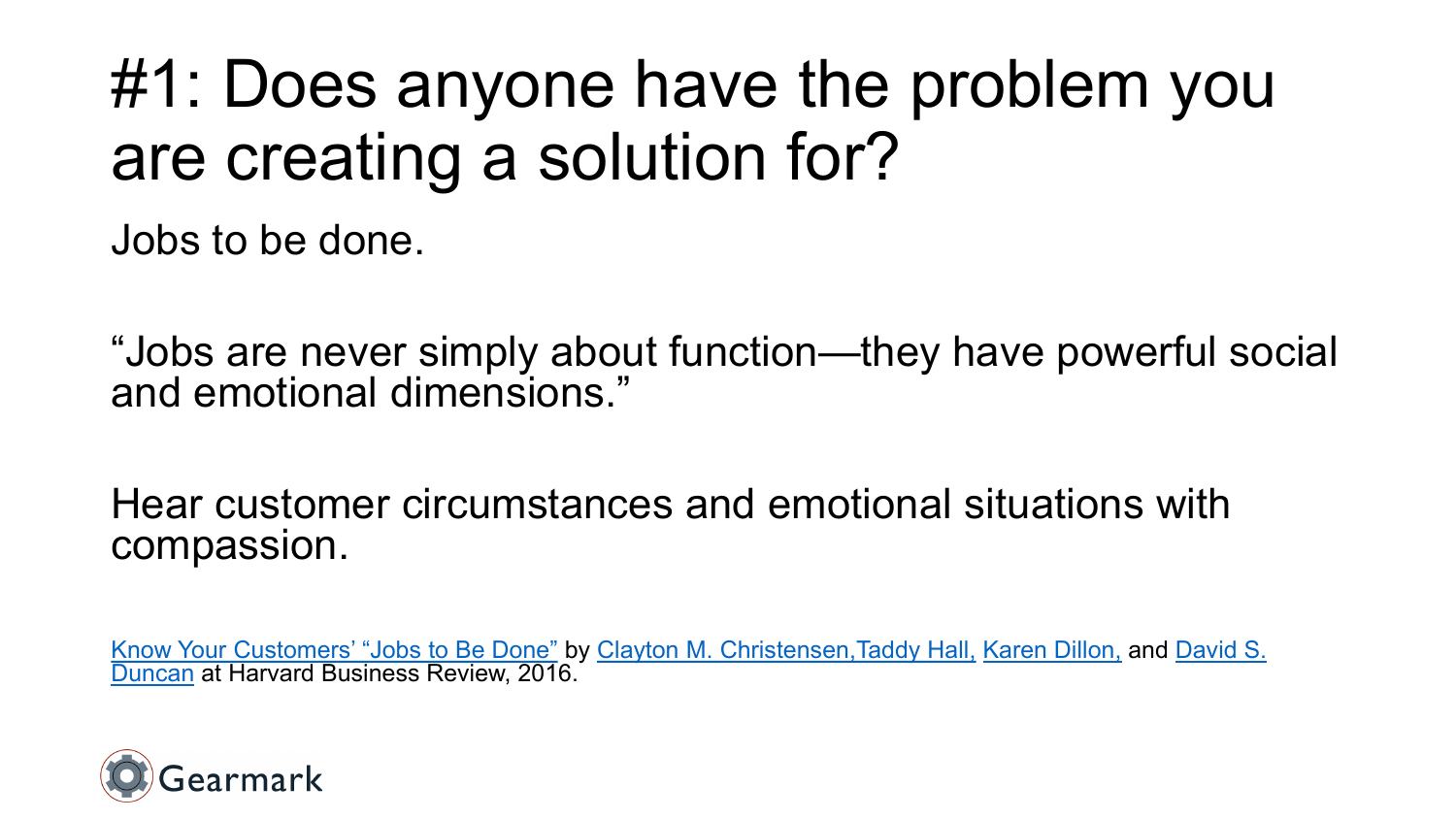# #2: Does your team buy into the vision?

If the team doesn't believe in your vision, you won't get far.

The challenge is in "peer effects:"

"These results show that, independent of any effects from managers, employee behavior is affected by the actions of peer co-workers. . . . Thus, similar individuals, who likely interact more, have stronger effects on each other's behaviors."

[Research: How One Bad Employee Can Corrupt a Whole Team](https://hbr.org/2018/03/research-how-one-bad-employee-can-corrupt-a-whole-team) by Stephen Dimmock and William Gerken, Harvard Business Review, 2018.

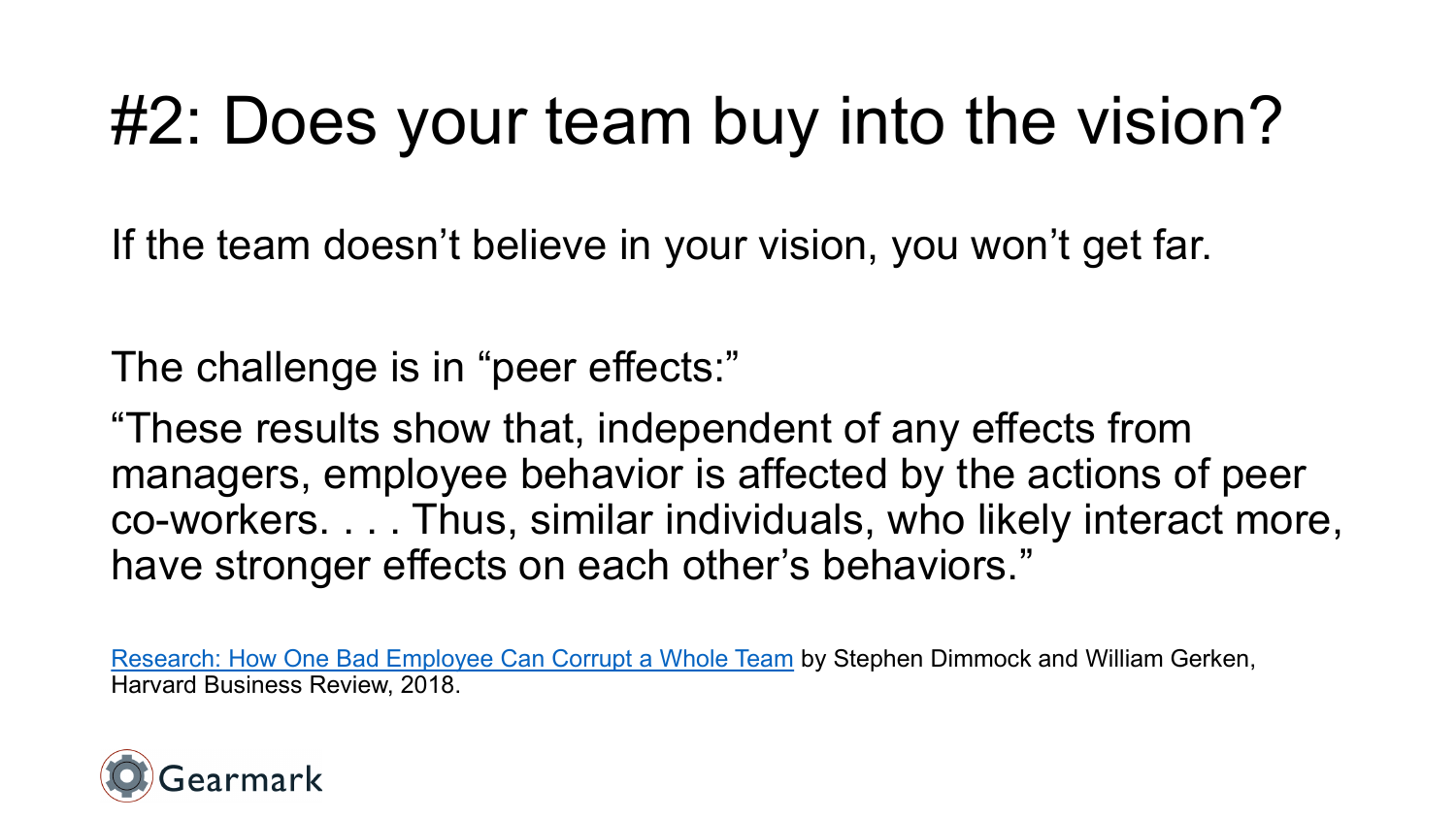# #3: Do you have the *right* people on your team?

If they are bought into the vision, can they help you achieve your goal?

What is their skillset? Do they have the right personality?

Or do you need to do "addition by subtraction?"

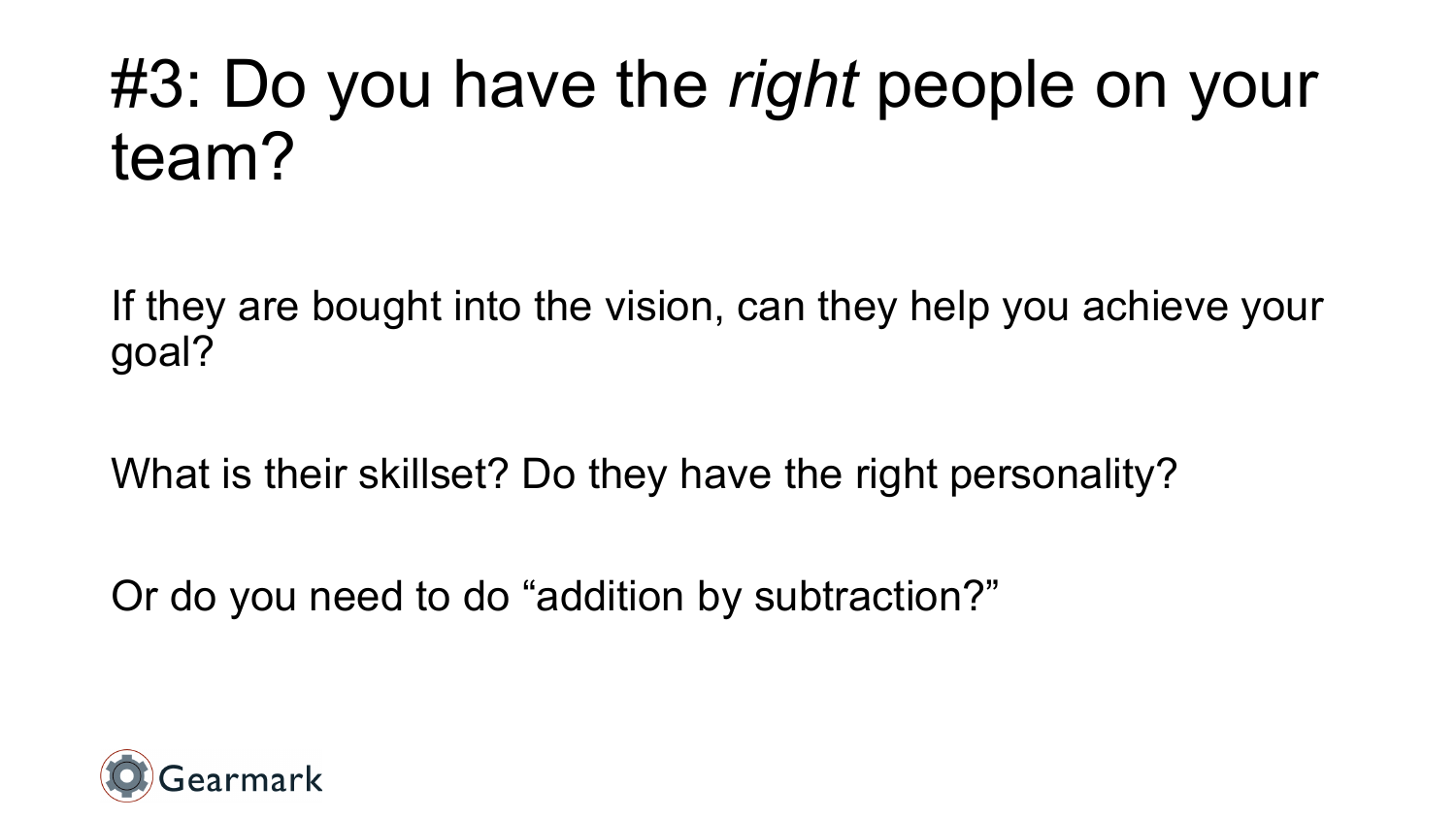# #4: Can you bring it all together to build a business?

Why do investors like to see a revenue-generating bootstrapped business with an MVP?

The action proves you can do it!

- You have a solution and marketing that people want
- You have people bought into your vision
- You have the right people to make it happen

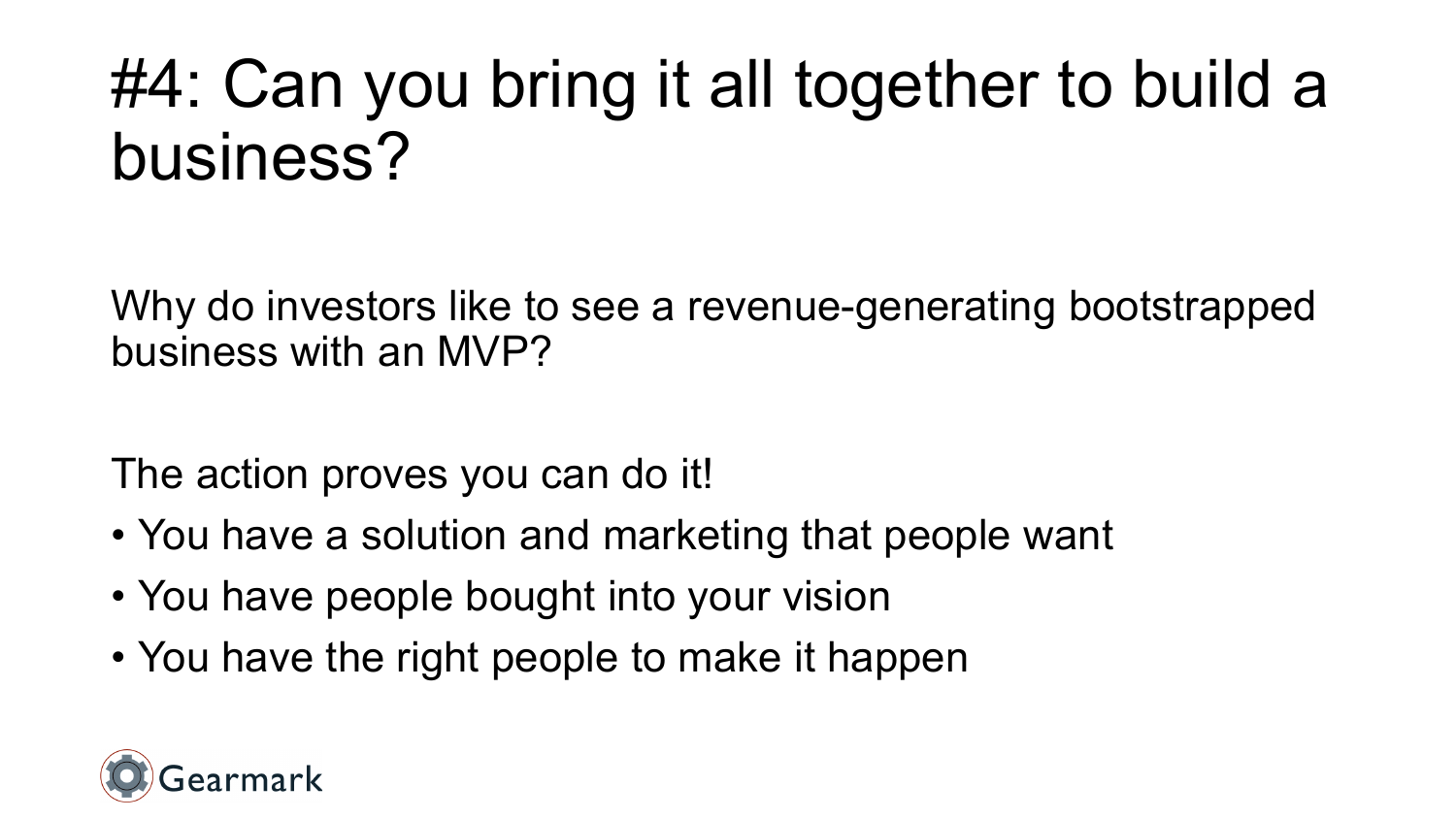# Listening to the truth is hard.

Hear the no's.

Hear the can'ts.

Hear the "Why would you want to do that?"

Balance that belief in yourself, in your product, in your team, in your idea with the truth.

Hear what's not working. Not just what is working.

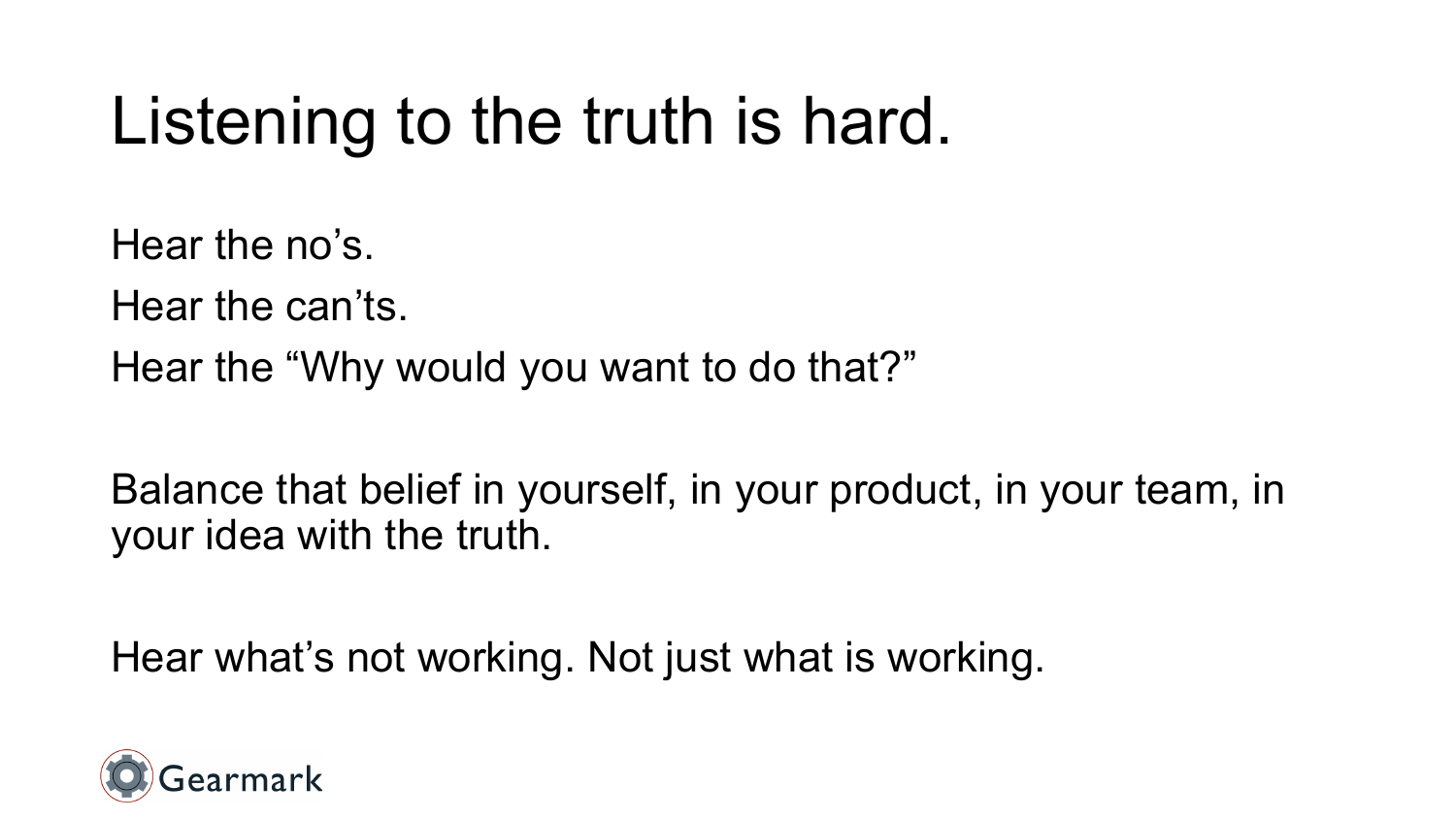Listening to the truth can be the ultimate pressure test.

Sometimes, lemons can't be transformed into lemonade.

And that's the truth.